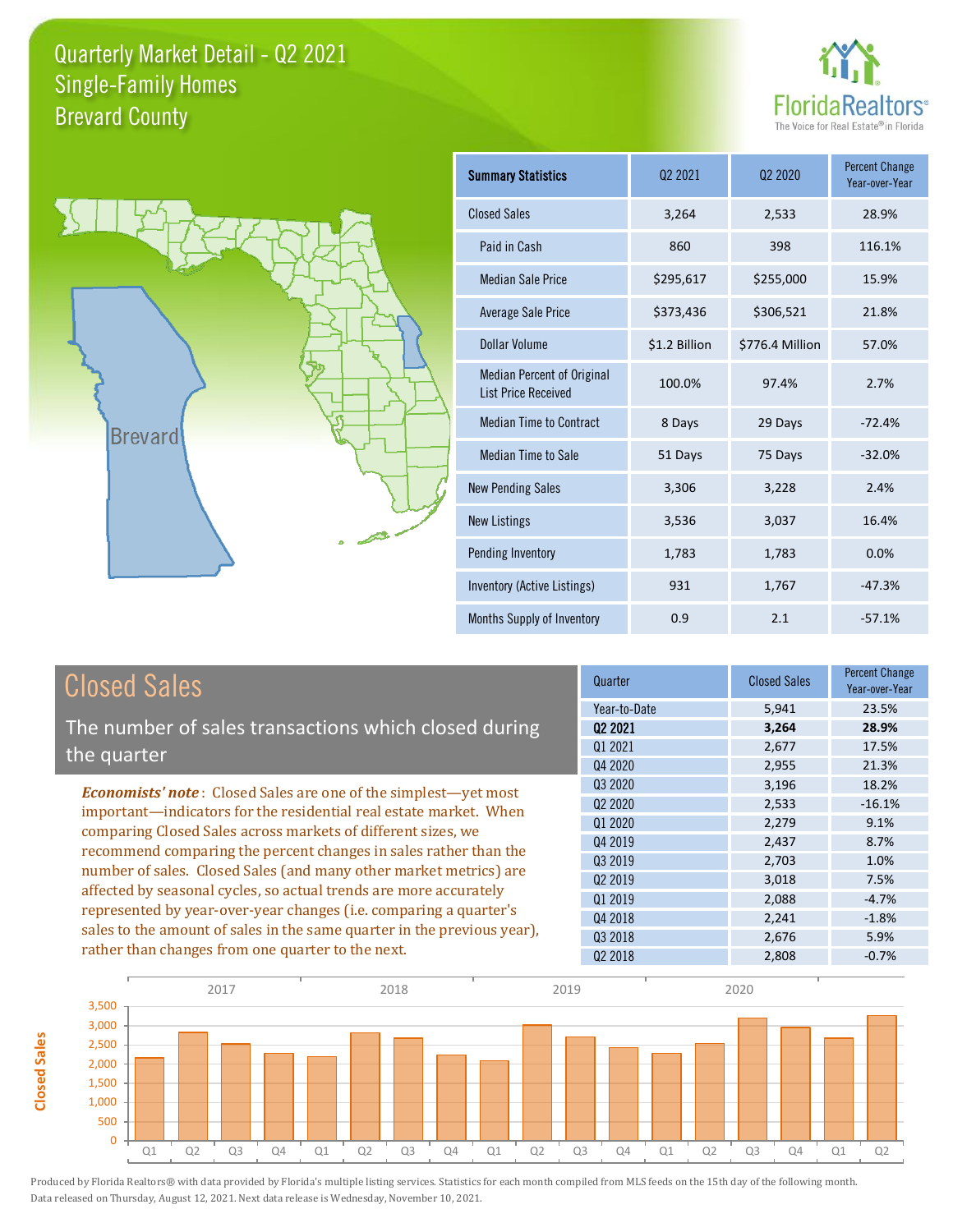**Cash Sales**



| Cash Sales                                                                     | Quarter      | <b>Cash Sales</b> | <b>Percent Change</b><br>Year-over-Year |
|--------------------------------------------------------------------------------|--------------|-------------------|-----------------------------------------|
|                                                                                | Year-to-Date | 1.471             | 64.9%                                   |
| The number of Closed Sales during the quarter in                               | 02 2021      | 860               | 116.1%                                  |
|                                                                                | 01 2021      | 611               | 23.7%                                   |
| which buyers exclusively paid in cash                                          | Q4 2020      | 577               | 15.4%                                   |
|                                                                                | 03 20 20     | 597               | 7.6%                                    |
|                                                                                | 02 2020      | 398               | $-35.0%$                                |
| <b>Economists' note:</b> Cash Sales can be a useful indicator of the extent to | 01 2020      | 494               | $-4.4%$                                 |
| which investors are participating in the market. Why? Investors are            | 04 2019      | 500               | $-8.3%$                                 |
| far more likely to have the funds to purchase a home available up front,       | 03 2019      | 555               | $-8.6%$                                 |
| whereas the typical homebuyer requires a mortgage or some other                | 02 2019      | 612               | 5.7%                                    |
| form of financing. There are, of course, many possible exceptions, so          | 01 2019      | 517               | $-7.2%$                                 |
| this statistic should be interpreted with care.                                | 04 2018      | 545               | 0.9%                                    |
|                                                                                | 03 2018      | 607               | 2.9%                                    |



# Cash Sales as a Percentage of Closed Sales

The percentage of Closed Sales during the quarter which were Cash Sales

*Economists' note* : This statistic is simply another way of viewing Cash Sales. The remaining percentages of Closed Sales (i.e. those not paid fully in cash) each quarter involved some sort of financing, such as mortgages, owner/seller financing, assumed loans, etc.



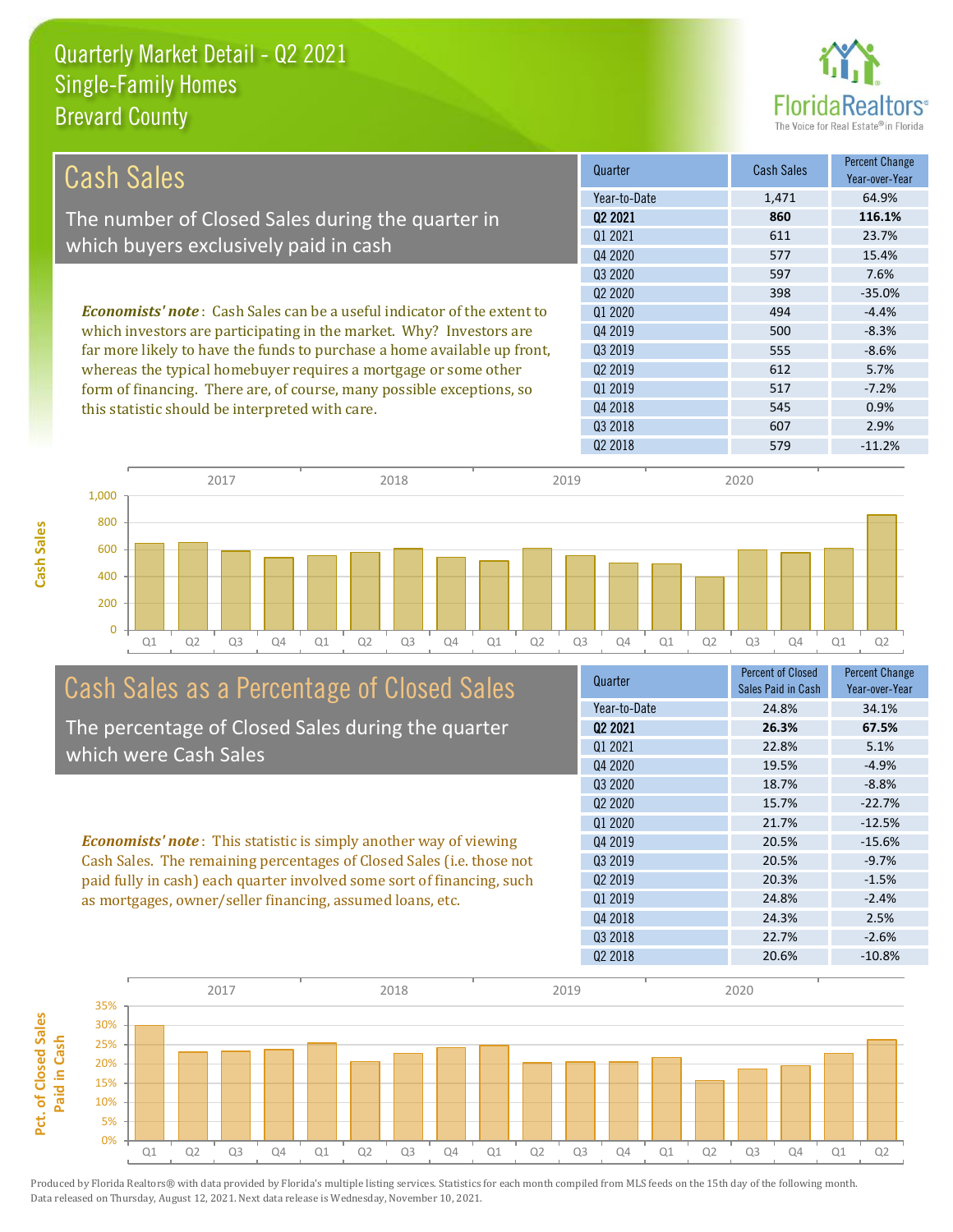

#### Quarter Median Sale Price Percent Change Year-over-Year Q2 2021 **\$295,617 15.9%** Year-to-Date \$285,000 11.8% Q3 2019 \$239,900 \$239,900 4.0% Q1 2021 \$275,000 9.1% Q4 2020 \$273,538 12.1% Q1 2020 \$252,000 9.7% Q4 2019 **\$244,000** \$2044,000 7.0% Q3 2020 \$264,908 10.4% Q2 2020 **\$255,000 5.7%** Q2 2019 \$241,250 6.6% Q1 2019 **\$229,750 1.5%** Q4 2018 **\$228,000** 5.8% Q3 2018 **\$230,762** \$230,762 4.9% Q2 2018 \$226,384 7.3% *Economists' note* : Median Sale Price is our preferred summary statistic for price activity because, unlike Average Sale Price, Median Sale Price is not sensitive to high sale prices for small numbers of homes that may not be characteristic of the market area. Keep in mind that median price trends over time are not always solely caused by changes in the general value of local real estate. Median sale price only reflects the values of the homes that *sold* each quarter, and the mix of the types of homes that sell can change over time. Median Sale Price The median sale price reported for the quarter (i.e. 50% of sales were above and 50% of sales were below)



#### Average Sale Price

The average sale price reported for the quarter (i.e. total sales in dollars divided by the number of sales)

*Economists' note* : Usually, we prefer Median Sale Price over Average Sale Price as a summary statistic for home prices. However, Average Sale Price does have its uses—particularly when it is analyzed alongside the Median Sale Price. For one, the relative difference between the two statistics can provide some insight into the market for higher-end homes in an area.

| Quarter                         | <b>Average Sale Price</b> | <b>Percent Change</b><br>Year-over-Year |
|---------------------------------|---------------------------|-----------------------------------------|
| Year-to-Date                    | \$353,028                 | 17.0%                                   |
| 02 2021                         | \$373,436                 | 21.8%                                   |
| Q1 2021                         | \$328,144                 | 10.6%                                   |
| Q4 2020                         | \$335,864                 | 16.8%                                   |
| Q3 2020                         | \$319,300                 | 12.0%                                   |
| Q <sub>2</sub> 20 <sub>20</sub> | \$306,521                 | 6.9%                                    |
| Q1 2020                         | \$296,677                 | 9.1%                                    |
| Q4 2019                         | \$287,518                 | 5.0%                                    |
| Q3 2019                         | \$285,121                 | 4.8%                                    |
| Q <sub>2</sub> 2019             | \$286,604                 | 5.1%                                    |
| Q1 2019                         | \$271,827                 | $-0.1%$                                 |
| Q4 2018                         | \$273,931                 | 6.2%                                    |
| Q3 2018                         | \$272,043                 | 3.7%                                    |
| 02 2018                         | \$272,777                 | 8.6%                                    |
|                                 |                           |                                         |



**Median Sale Price** 

Average Sale Price **Average Sale Price**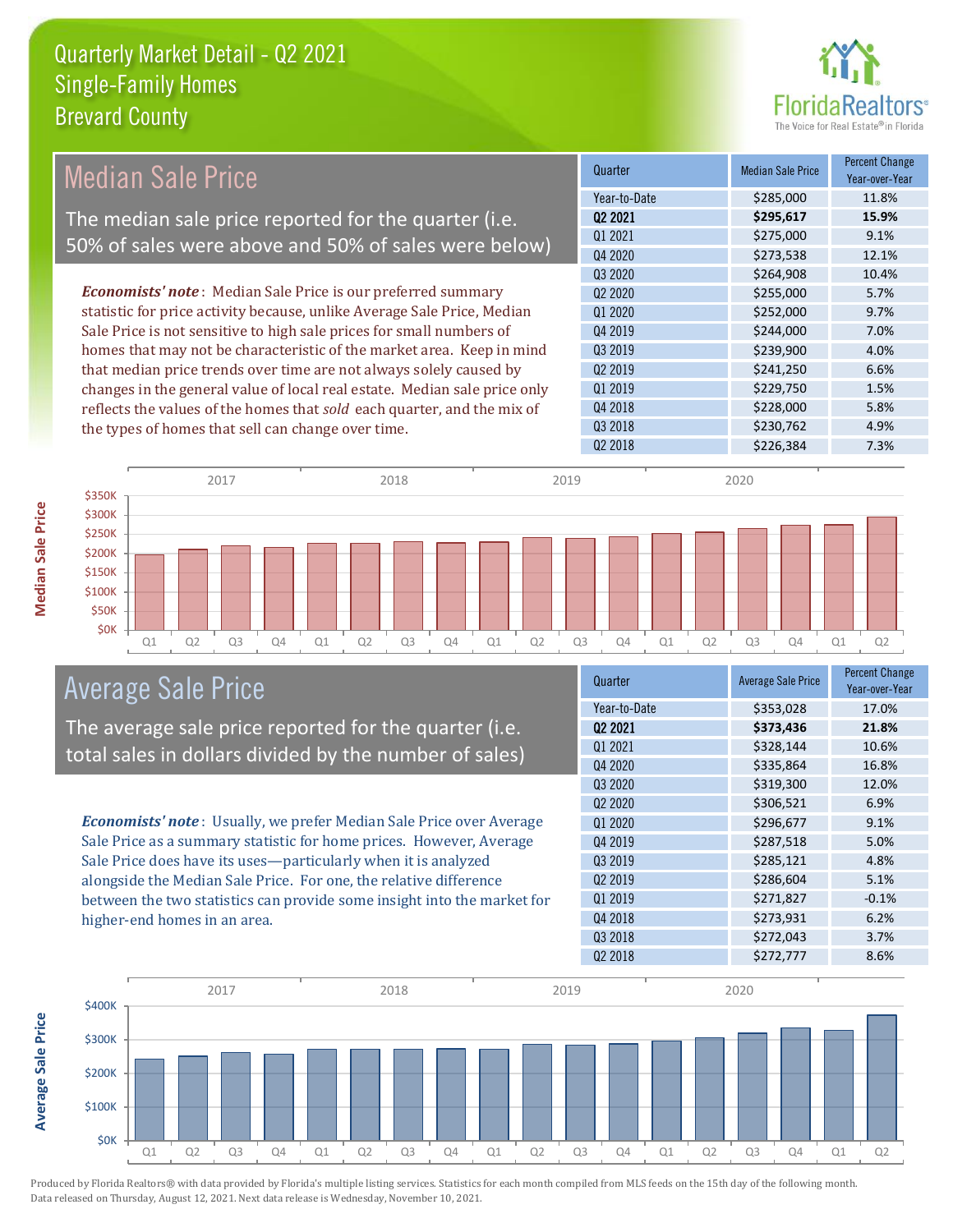

| <b>Dollar Volume</b>                                                         | Quarter             | <b>Dollar Volume</b> | <b>Percent Change</b><br>Year-over-Year |
|------------------------------------------------------------------------------|---------------------|----------------------|-----------------------------------------|
|                                                                              | Year-to-Date        | \$2.1 Billion        | 44.4%                                   |
| The sum of the sale prices for all sales which closed                        | 02 2021             | \$1.2 Billion        | 57.0%                                   |
| during the quarter                                                           | 01 2021             | \$878.4 Million      | 29.9%                                   |
|                                                                              | Q4 2020             | \$992.5 Million      | 41.6%                                   |
|                                                                              | Q3 2020             | \$1.0 Billion        | 32.4%                                   |
| <b>Economists' note</b> : Dollar Volume is simply the sum of all sale prices | 02 2020             | \$776.4 Million      | $-10.2%$                                |
| in a given time period, and can quickly be calculated by multiplying         | Q1 2020             | \$676.1 Million      | 19.1%                                   |
| Closed Sales by Average Sale Price. It is a strong indicator of the health   | Q4 2019             | \$700.7 Million      | 14.1%                                   |
| of the real estate industry in a market, and is of particular interest to    | Q3 2019             | \$770.7 Million      | 5.9%                                    |
| real estate professionals, investors, analysts, and government agencies.     | Q <sub>2</sub> 2019 | \$865.0 Million      | 12.9%                                   |
| Potential home sellers and home buyers, on the other hand, will likely       | Q1 2019             | \$567.6 Million      | $-4.8%$                                 |
| be better served by paying attention to trends in the two components         | Q4 2018             | \$613.9 Million      | 4.3%                                    |



Median Percent of Original List Price Received

of Dollar Volume (i.e. sales and prices) individually.

The median of the sale price (as a percentage of the original list price) across all properties selling during the quarter

*Economists' note* : The Median Percent of Original List Price Received is useful as an indicator of market recovery, since it typically rises as buyers realize that the market may be moving away from them and they need to match the selling price (or better it) in order to get a contract on the house. This is usually the last measure to indicate a market has shifted from down to up, so it is what we would call a *lagging* indicator.

| Quarter                         | Med. Pct. of Orig.<br><b>List Price Received</b> | <b>Percent Change</b><br>Year-over-Year |
|---------------------------------|--------------------------------------------------|-----------------------------------------|
| Year-to-Date                    | 100.0%                                           | 2.8%                                    |
| Q <sub>2</sub> 2021             | 100.0%                                           | 2.7%                                    |
| Q1 2021                         | 98.8%                                            | 1.9%                                    |
| Q4 2020                         | 98.3%                                            | 1.4%                                    |
| Q3 2020                         | 97.8%                                            | 1.0%                                    |
| Q <sub>2</sub> 20 <sub>20</sub> | 97.4%                                            | 1.2%                                    |
| Q1 2020                         | 97.0%                                            | 1.6%                                    |
| Q4 2019                         | 96.9%                                            | 1.0%                                    |
| Q3 2019                         | 96.8%                                            | 0.2%                                    |
| Q <sub>2</sub> 2019             | 96.2%                                            | $-0.6%$                                 |
| Q1 2019                         | 95.5%                                            | $-0.8%$                                 |
| Q4 2018                         | 95.9%                                            | $-0.6%$                                 |
| Q3 2018                         | 96.6%                                            | $-0.2%$                                 |
| Q <sub>2</sub> 2018             | 96.8%                                            | $-0.3%$                                 |

Q2 2018 **\$766.0 Million** 7.8%

Q3 2018 \$728.0 Million 9.8%

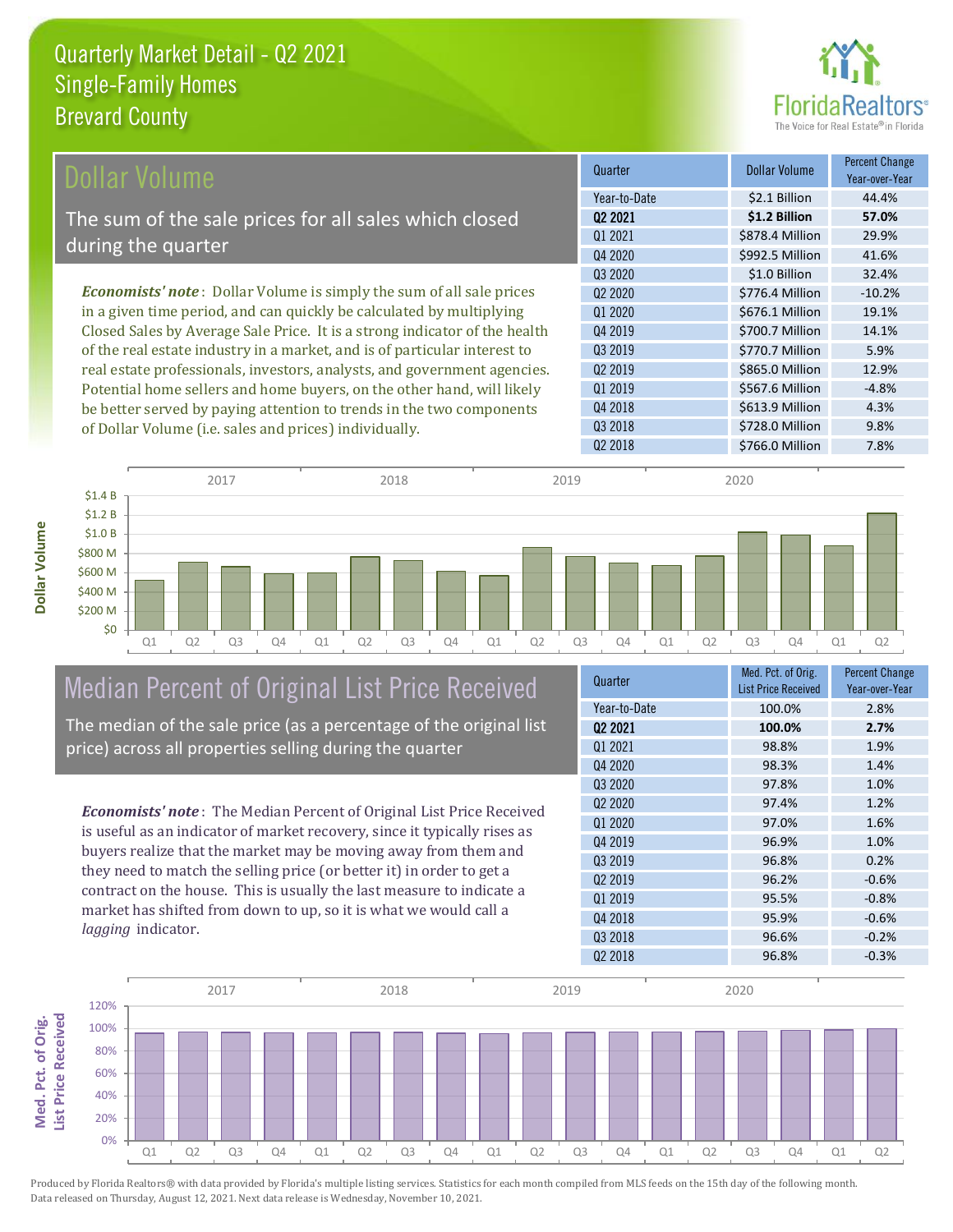

## Median Time to Contract

The median number of days between the listing date and contract date for all Closed Sales during the quarter

*Economists' note* : Like Time to Sale, Time to Contract is a measure of the length of the home selling process calculated for sales which closed during the quarter. The difference is that Time to Contract measures the number of days between the initial listing of a property and the signing of the contract which eventually led to the closing of the sale. When the gap between Median Time to Contract and Median Time to Sale grows, it is usually a sign of longer closing times and/or declining numbers of cash sales.

| Quarter             | Median Time to<br>Contract | <b>Percent Change</b><br>Year-over-Year |
|---------------------|----------------------------|-----------------------------------------|
| Year-to-Date        | 10 Days                    | $-68.8%$                                |
| Q <sub>2</sub> 2021 | 8 Days                     | $-72.4%$                                |
| Q1 2021             | 14 Days                    | $-60.0%$                                |
| Q4 2020             | 16 Days                    | $-50.0%$                                |
| Q3 2020             | 24 Days                    | $-22.6%$                                |
| Q <sub>2</sub> 2020 | 29 Days                    | $-23.7%$                                |
| Q1 2020             | 35 Days                    | $-34.0%$                                |
| Q4 2019             | 32 Days                    | $-17.9%$                                |
| Q3 2019             | 31 Days                    | 3.3%                                    |
| Q <sub>2</sub> 2019 | 38 Days                    | 40.7%                                   |
| Q1 2019             | 53 Days                    | 51.4%                                   |
| Q4 2018             | 39 Days                    | 25.8%                                   |
| Q3 2018             | 30 Days                    | 25.0%                                   |
| Q <sub>2</sub> 2018 | 27 Days                    | 28.6%                                   |



### Median Time to Sale

The median number of days between the listing date and closing date for all Closed Sales during the quarter

*Economists' note* : Time to Sale is a measure of the length of the home selling process, calculated as the number of days between the initial listing of a property and the closing of the sale. *Median* Time to Sale is the amount of time the "middle" property selling this month was on the market. That is, 50% of homes selling this month took *less* time to sell, and 50% of homes took *more* time to sell. Median Time to Sale gives a more accurate picture than Average Time to Sale, which can be skewed upward by small numbers of properties taking an abnormally long time to sell.

| <b>Median Time to Sale</b> | <b>Percent Change</b><br>Year-over-Year |
|----------------------------|-----------------------------------------|
| 55 Days                    | $-28.6%$                                |
| 51 Days                    | $-32.0%$                                |
| 61 Days                    | $-22.8%$                                |
| 63 Days                    | $-12.5%$                                |
| 70 Days                    | $-4.1%$                                 |
| 75 Days                    | $-3.8%$                                 |
| 79 Days                    | $-14.1%$                                |
| 72 Days                    | $-7.7%$                                 |
| 73 Days                    | 4.3%                                    |
| 78 Days                    | 16.4%                                   |
| 92 Days                    | 19.5%                                   |
| 78 Days                    | 5.4%                                    |
| 70 Days                    | 4.5%                                    |
| 67 Days                    | 3.1%                                    |
|                            |                                         |

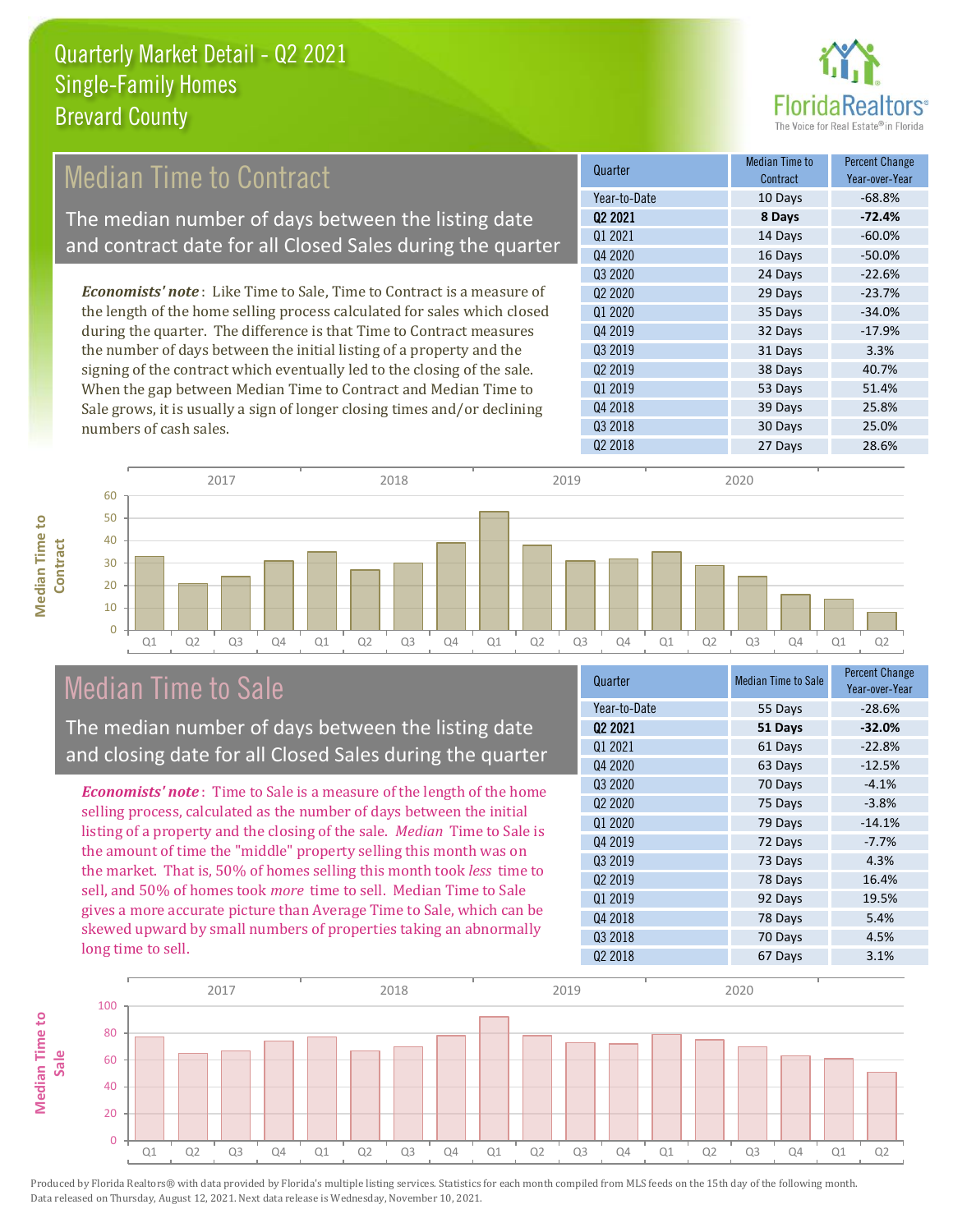

| <b>New Pending Sales</b>                                                      | Quarter             | <b>New Pending Sales</b> | <b>Percent Change</b><br>Year-over-Year |
|-------------------------------------------------------------------------------|---------------------|--------------------------|-----------------------------------------|
|                                                                               | Year-to-Date        | 6,689                    | 8.1%                                    |
| The number of listed properties that went under                               | Q <sub>2</sub> 2021 | 3,306                    | 2.4%                                    |
| contract during the quarter                                                   | 01 2021             | 3,383                    | 14.4%                                   |
|                                                                               | Q4 2020             | 2,837                    | 15.7%                                   |
|                                                                               | Q3 2020             | 3,298                    | 23.0%                                   |
| <b>Economists' note:</b> Because of the typical length of time it takes for a | Q <sub>2</sub> 2020 | 3,228                    | 2.5%                                    |
| sale to close, economists consider Pending Sales to be a decent               | Q1 2020             | 2,958                    | 1.3%                                    |
| indicator of potential future Closed Sales. It is important to bear in        | Q4 2019             | 2,451                    | 19.7%                                   |
| mind, however, that not all Pending Sales will be closed successfully.        | 03 2019             | 2,682                    | 2.0%                                    |
| So, the effectiveness of Pending Sales as a future indicator of Closed        | Q <sub>2</sub> 2019 | 3,148                    | 3.2%                                    |
| Sales is susceptible to changes in market conditions such as the              | Q1 2019             | 2,921                    | 2.2%                                    |
| availability of financing for homebuyers and the inventory of                 | Q4 2018             | 2,048                    | $-11.1%$                                |
| distressed properties for sale.                                               | Q3 2018             | 2,630                    | 3.7%                                    |
|                                                                               | Q <sub>2</sub> 2018 | 3,051                    | 0.9%                                    |



# New Listings

The number of properties put onto the market during the quarter

*Economists' note* : New Listings tend to rise in delayed response to increasing prices, so they are often seen as a lagging indicator of market health. As prices rise, potential sellers raise their estimations of value—and in the most recent cycle, rising prices have freed up many potential sellers who were previously underwater on their mortgages. Note that in our calculations, we take care to not include properties that were recently taken off the market and quickly relisted, since these are not really *new* listings.

| Quarter                         | <b>New Listings</b> | <b>Percent Change</b><br>Year-over-Year |
|---------------------------------|---------------------|-----------------------------------------|
| Year-to-Date                    | 6,635               | 3.1%                                    |
| 02 2021                         | 3,536               | 16.4%                                   |
| Q1 2021                         | 3,099               | $-8.7%$                                 |
| Q4 2020                         | 2,849               | 1.7%                                    |
| Q3 2020                         | 3,081               | 3.3%                                    |
| Q <sub>2</sub> 20 <sub>20</sub> | 3,037               | $-6.1%$                                 |
| Q1 2020                         | 3,396               | 4.0%                                    |
| Q4 2019                         | 2,801               | 3.8%                                    |
| Q3 2019                         | 2,983               | $-7.7%$                                 |
| Q <sub>2</sub> 2019             | 3,233               | $-11.0%$                                |
| Q1 2019                         | 3,265               | $-1.9%$                                 |
| Q4 2018                         | 2,698               | 5.3%                                    |
| Q3 2018                         | 3,232               | 11.7%                                   |
| Q <sub>2</sub> 2018             | 3,631               | 5.3%                                    |



Produced by Florida Realtors® with data provided by Florida's multiple listing services. Statistics for each month compiled from MLS feeds on the 15th day of the following month. Data released on Thursday, August 12, 2021. Next data release is Wednesday, November 10, 2021.

**New Listings**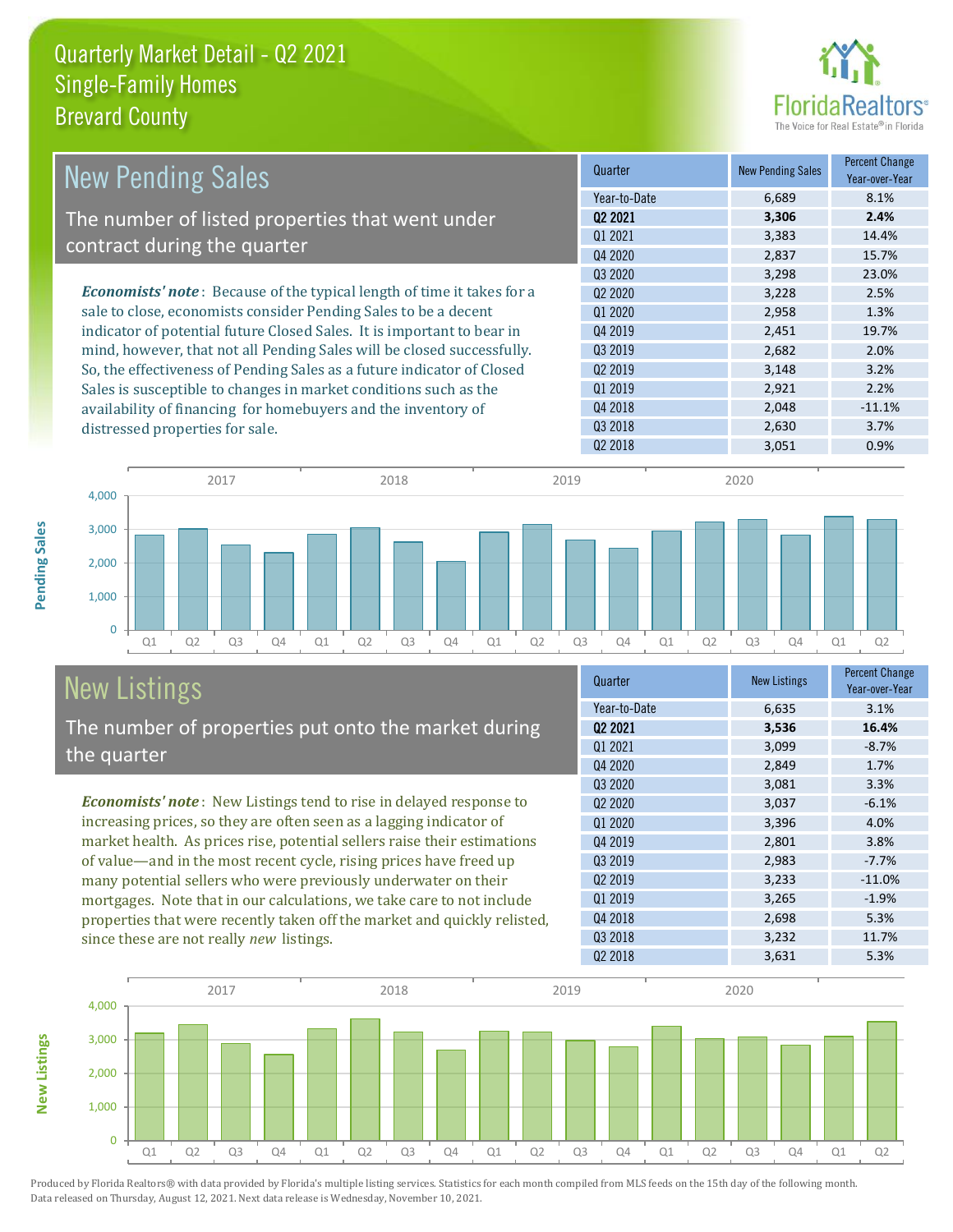

| Inventory (Active Listings)                                                  | Quarter             | Inventory | <b>Percent Change</b><br>Year-over-Year |
|------------------------------------------------------------------------------|---------------------|-----------|-----------------------------------------|
|                                                                              | YTD (Monthly Avg)   | 907       | $-59.2%$                                |
| The number of property listings active at the end of                         | 02 2021             | 931       | $-47.3%$                                |
|                                                                              | 01 2021             | 813       | $-65.9%$                                |
| the quarter                                                                  | Q4 2020             | 1,258     | $-43.7%$                                |
|                                                                              | 03 2020             | 1,393     | $-39.8%$                                |
| <b>Economists' note</b> : There are a number of ways to define and calculate | 02 2020             | 1,767     | $-27.4%$                                |
| Inventory. Our method is to simply count the number of active listings       | 01 2020             | 2,387     | $-13.8%$                                |
| on the last day of the quarter, and hold this number to compare with         | 04 2019             | 2,235     | $-20.4%$                                |
| the same quarter the following year. Inventory rises when New                | Q3 2019             | 2,313     | $-12.1%$                                |
| Listings are outpacing the number of listings that go off-market             | Q <sub>2</sub> 2019 | 2,433     | $-3.3%$                                 |
| (regardless of whether they actually sell). Likewise, it falls when New      | 01 2019             | 2.769     | 18.8%                                   |
| Listings aren't keening un with the rate at which homes are going off-       | 04 2018             | 2,808     | 29.6%                                   |



## Months Supply of Inventory

An estimate of the number of months it will take to deplete the current Inventory given recent sales rates

Listings aren't keeping up with the rate at which homes are going off-

*Economists' note* : MSI is a useful indicator of market conditions. The benchmark for a balanced market (favoring neither buyer nor seller) is 5.5 months of inventory. Anything higher is traditionally a buyers' market, and anything lower is a sellers' market. There is no single accepted way of calculating MSI. A common method is to divide current Inventory by the most recent month's Closed Sales count, but this count is a usually poor predictor of future Closed Sales due to seasonal cycles. To eliminate seasonal effects, we use the 12-month average of monthly Closed Sales instead.

| <b>Months Supply</b> | <b>Percent Change</b><br>Year-over-Year |
|----------------------|-----------------------------------------|
| 1.0                  | $-61.5%$                                |
| 0.9                  | $-57.1%$                                |
| 0.9                  | $-66.7%$                                |
| 1.4                  | $-46.2%$                                |
| 1.6                  | $-42.9%$                                |
| 2.1                  | $-27.6%$                                |
| 2.7                  | $-20.6%$                                |
| 2.6                  | $-23.5%$                                |
| 2.8                  | $-12.5%$                                |
| 2.9                  | $-6.5%$                                 |
| 3.4                  | 21.4%                                   |
| 3.4                  | 25.9%                                   |
| 3.2                  | 14.3%                                   |
| 3.1                  | 14.8%                                   |
|                      |                                         |

Q3 2018 2,630 16.1%



Produced by Florida Realtors® with data provided by Florida's multiple listing services. Statistics for each month compiled from MLS feeds on the 15th day of the following month. Data released on Thursday, August 12, 2021. Next data release is Wednesday, November 10, 2021.

market.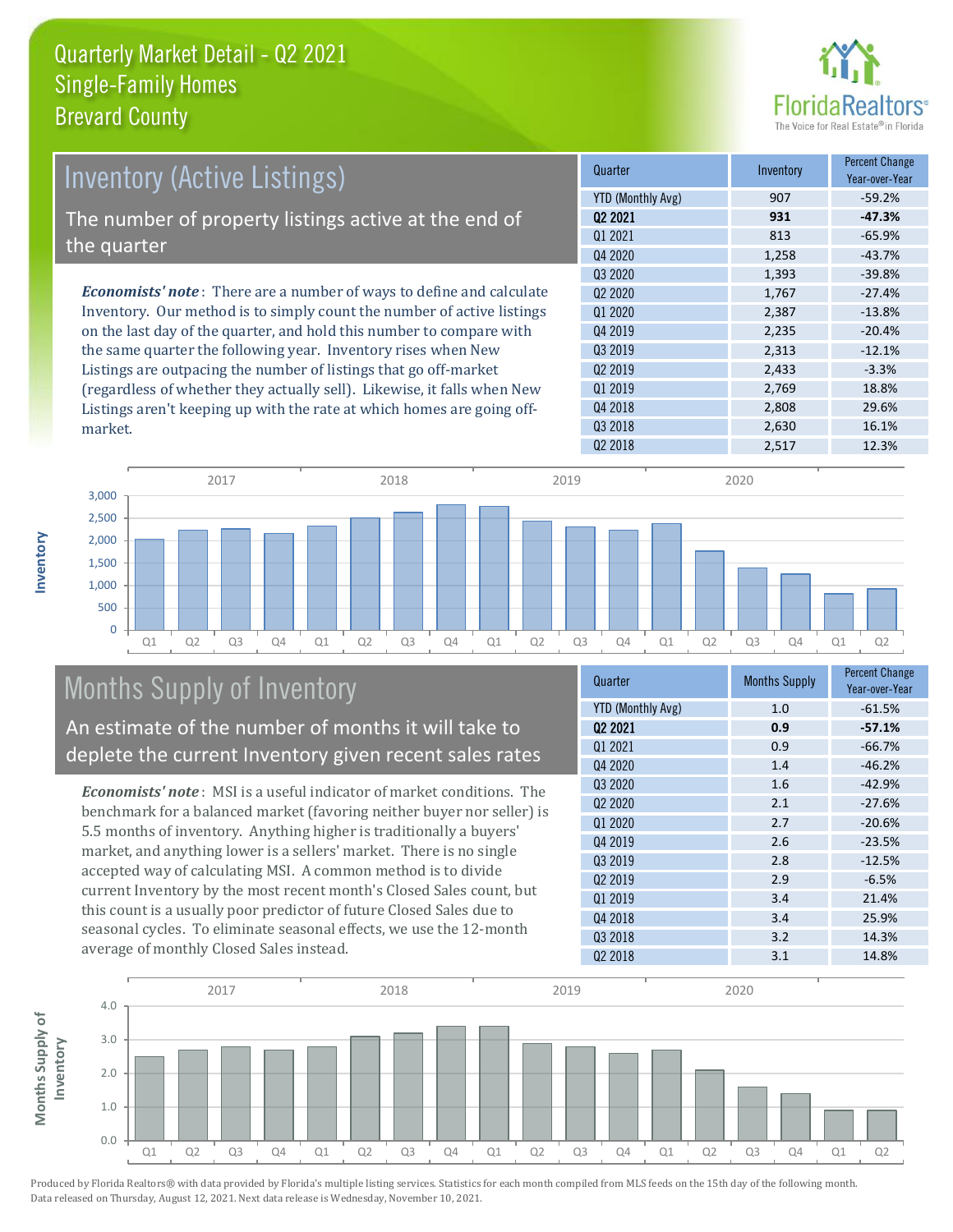

#### *Economists' note:* Closed Sales are one of the simplest—yet most important—indicators for the residential real estate market. When comparing Closed Sales across markets of different sizes, we recommend comparing the percent changes in sales rather than the number of sales. Closed Sales (and many other market metrics) are affected by seasonal cycles, so actual trends are more accurately represented by year-over-year changes (i.e. comparing a quarter's sales to the amount of sales in the same quarter in the previous year), rather than changes from one quarter to the next. \$1,000,000 or more 90 90 200,0% \$250,000 - \$299,999 629 54.2% \$300,000 - \$399,999 709 60.4% \$400,000 - \$599,999 552 56.8% \$600,000 - \$999,999 260 160.0% \$150,000 - \$199,999 302 -38.7% \$200,000 - \$249,999 619 16.1%  $$100,000 - $149,999$  83 -38.5% Sale Price Closed Sales Percent Change Year-over-Year Less than \$50,000 1 1 -83.3%  $$50,000 - $99,999$  19  $-44.1\%$ 600 700 800 Q2 2020 Q2 2021 600 700 800 Closed Sales by Sale Price The number of sales transactions which closed during the quarter

#### $\Omega$ 100 200 300 Less than \$50,000 \$50,000 - \$99,999 \$100,000 - \$149,999 \$150,000 - \$199,999 \$200,000 - \$249,999 \$250,000 - \$299,999 \$300,000 - \$399,999 \$400,000 - \$599,999 **Closed Sales** Median Time to Contract by Sale Price

The median number of days between the listing date and contract date for all Closed Sales during the quarter

*Economists' note* : Like Time to Sale, Time to Contract is a measure of the length of the home selling process calculated for sales which closed during the quarter. The difference is that Time to Contract measures the number of days between the initial listing of a property and the signing of the contract which eventually led to the closing of the sale. When the gap between Median Time to Contract and Median Time to Sale grows, it is usually a sign of longer closing times and/or declining numbers of cash sales.

| Sale Price            | Median Time to<br>Contract | <b>Percent Change</b><br>Year-over-Year |
|-----------------------|----------------------------|-----------------------------------------|
| Less than \$50,000    | 22 Days                    | 4.8%                                    |
| \$50,000 - \$99,999   | 24 Days                    | $-20.0%$                                |
| $$100,000 - $149,999$ | 13 Days                    | $-55.2%$                                |
| $$150,000 - $199,999$ | 10 Days                    | $-61.5%$                                |
| \$200,000 - \$249,999 | 6 Days                     | $-78.6%$                                |
| \$250,000 - \$299,999 | 8 Days                     | $-69.2%$                                |
| \$300,000 - \$399,999 | 7 Days                     | $-80.6%$                                |
| \$400,000 - \$599,999 | 8 Days                     | $-81.0%$                                |
| \$600,000 - \$999,999 | 15 Days                    | $-58.3%$                                |
| \$1,000,000 or more   | 14 Days                    | $-81.6%$                                |

\$600,000 - \$999,999

\$1,000,000 or more



400 500

**Median Time to Contract Median Time to Contract**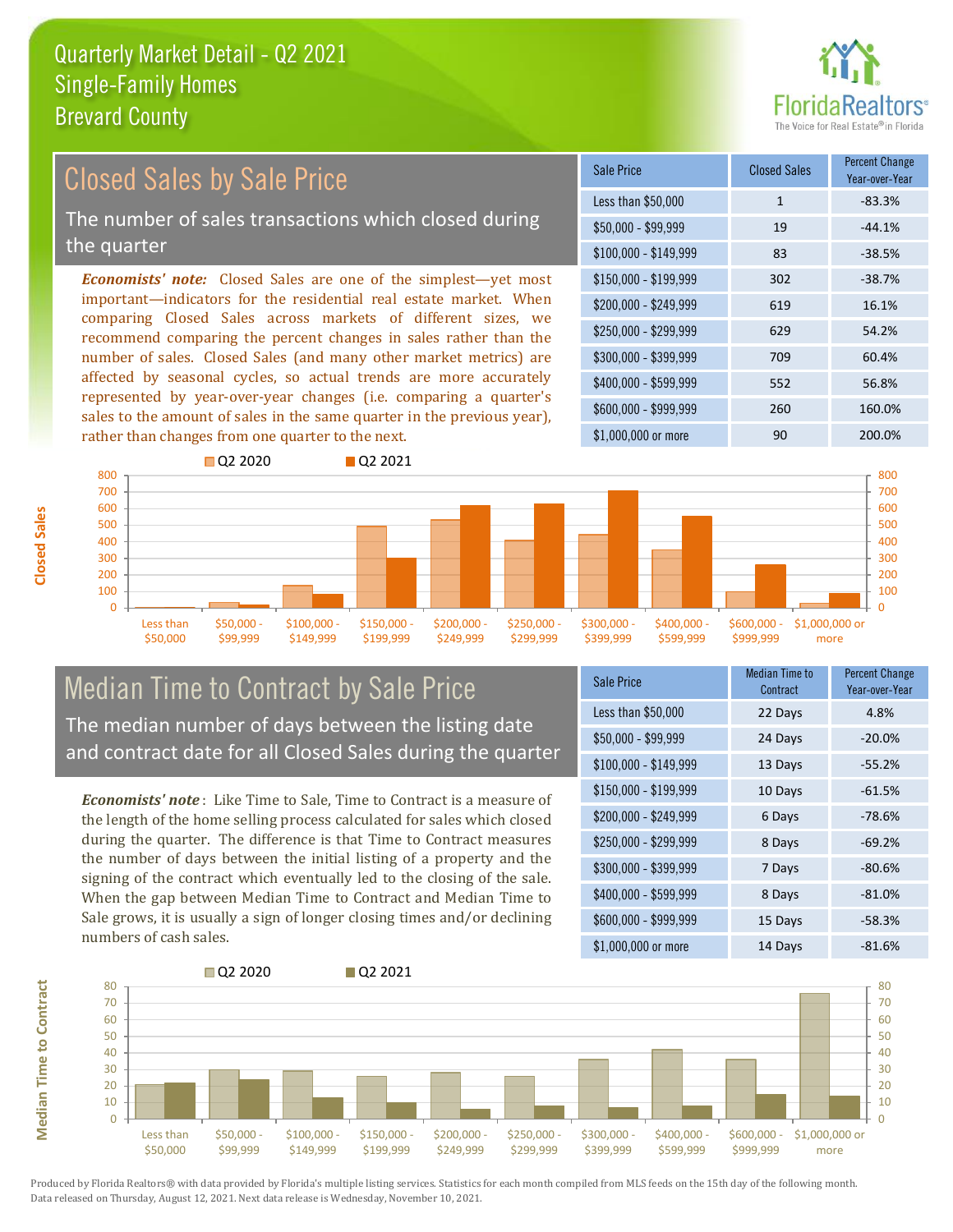

## New Listings by Initial Listing Price

The number of properties put onto the market during the quarter

*Economists' note:* New Listings tend to rise in delayed response to increasing prices, so they are often seen as a lagging indicator of market health. As prices rise, potential sellers raise their estimations of value—and in the most recent cycle, rising prices have freed up many potential sellers who were previously underwater on their mortgages. Note that in our calculations, we take care to not include properties that were recently taken off the market and quickly relisted, since these are not really *new* listings.





### Inventory by Current Listing Price The number of property listings active at the end of the quarter

*Economists' note* : There are a number of ways to define and calculate Inventory. Our method is to simply count the number of active listings on the last day of the quarter, and hold this number to compare with the same quarter the following year. Inventory rises when New Listings are outpacing the number of listings that go off-market (regardless of whether they actually sell). Likewise, it falls when New Listings aren't keeping up with the rate at which homes are going offmarket.

| <b>Current Listing Price</b> | Inventory    | <b>Percent Change</b><br>Year-over-Year |
|------------------------------|--------------|-----------------------------------------|
| Less than \$50,000           | $\mathbf{1}$ | $-50.0%$                                |
| $$50,000 - $99,999$          | 8            | $-74.2%$                                |
| $$100,000 - $149,999$        | 19           | $-74.0%$                                |
| $$150,000 - $199,999$        | 76           | $-63.3%$                                |
| \$200,000 - \$249,999        | 111          | $-61.1%$                                |
| \$250,000 - \$299,999        | 123          | $-57.1%$                                |
| \$300,000 - \$399,999        | 187          | $-38.3%$                                |
| \$400,000 - \$599,999        | 184          | $-38.0%$                                |
| \$600,000 - \$999,999        | 135          | $-31.5%$                                |
| \$1,000,000 or more          | 87           | 2.4%                                    |



Produced by Florida Realtors® with data provided by Florida's multiple listing services. Statistics for each month compiled from MLS feeds on the 15th day of the following month. Data released on Thursday, August 12, 2021. Next data release is Wednesday, November 10, 2021.

**Inventory**